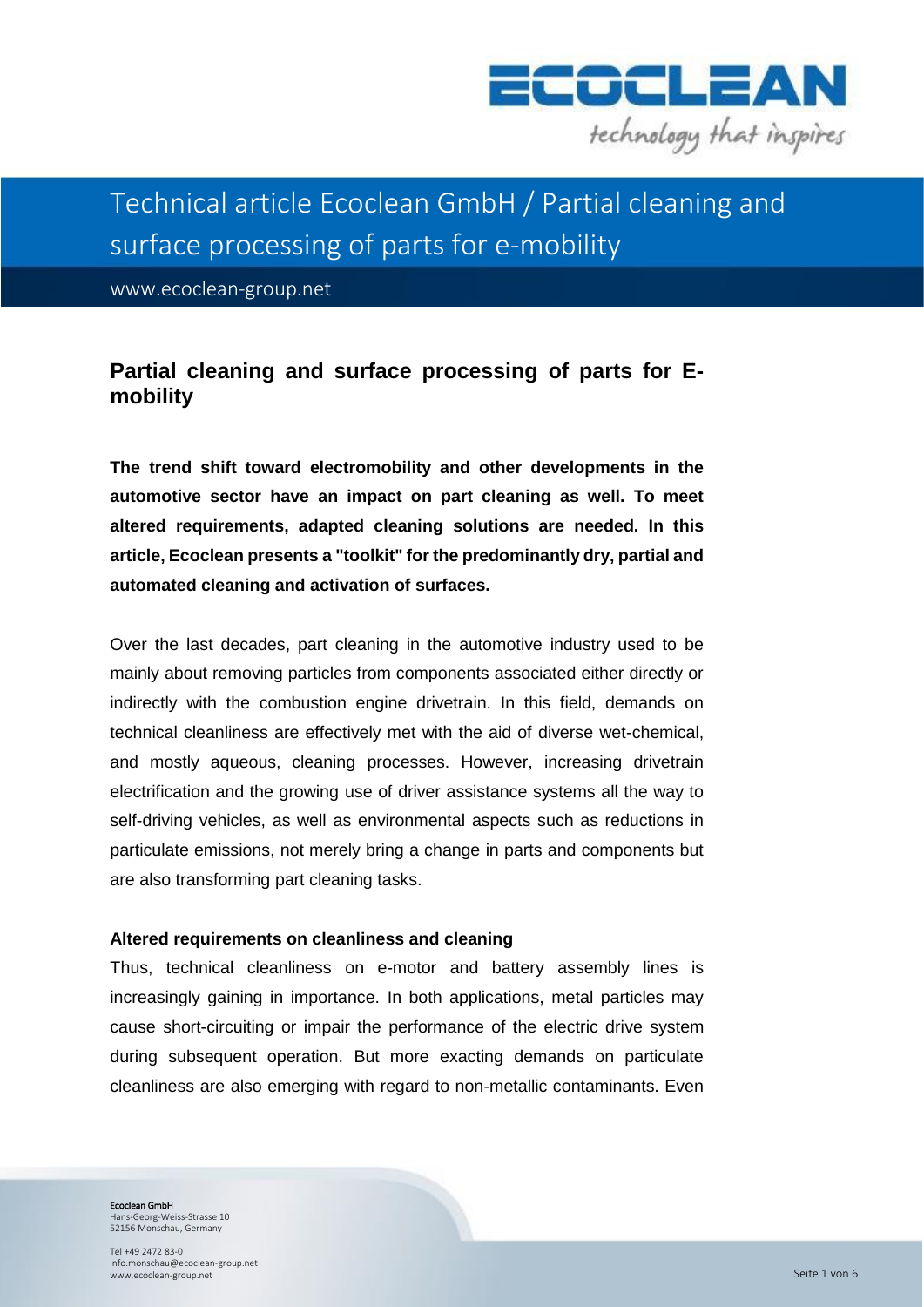

fibers may, after all, become electrically conductive by absorbing moisture later on in service.

Over and above the foregoing, clearly more emphasis is placed on film-type and/or chemical contamination today. The pivotal criterion here is the surface tension needed for downstream adhesive bonding, sealing or coating operations. Moreover, there are cleanliness aspects that are unrelated to the vehicle drive type, resulting rather from the use of more lightweight materials or new production methods, e.g., additive manufacturing. All of these cleaning tasks have something in common, viz., the fact that particulate and/or film-type contaminants interfere with the assembly process and massively affect the quality or performance parameters of the parts concerned.

Understandably, therefore, wet-chemical cleaning processes are mostly no longer the method of choice. Moreover, current product and process developments call for cleaning methods that can be integrated into production and assembly lines with maximum ease. In other words, they must be able to ensure effective automated parts cleaning within programmed cycle times to defined cleanliness specifications, and they must do so reliably and at minimum cost and effort. With many parts, high-quality partial cleaning of critical areas will suffice to ensure the necessary quality of the next production process or full component functionality, respectively.

#### **Integration of diverse processes into one system**

In response to evolved requirements in automotive manufacturing and its supplier industries, Ecoclean has developed a dry cleaning 'toolkit' for carrying out predominantly dry, selective part cleaning processes. Supporting the implementation of technically and economically optimized machine designs for diverse requirements to customer specifications, the toolkit's distinct treatment tools such as EcoCair, atmospheric-pressure plasma,  $CO<sub>2</sub>$  snow blasting and laser, as well as EcoChydroclean and EcoCbooster, can be employed either individually or in combination with one another.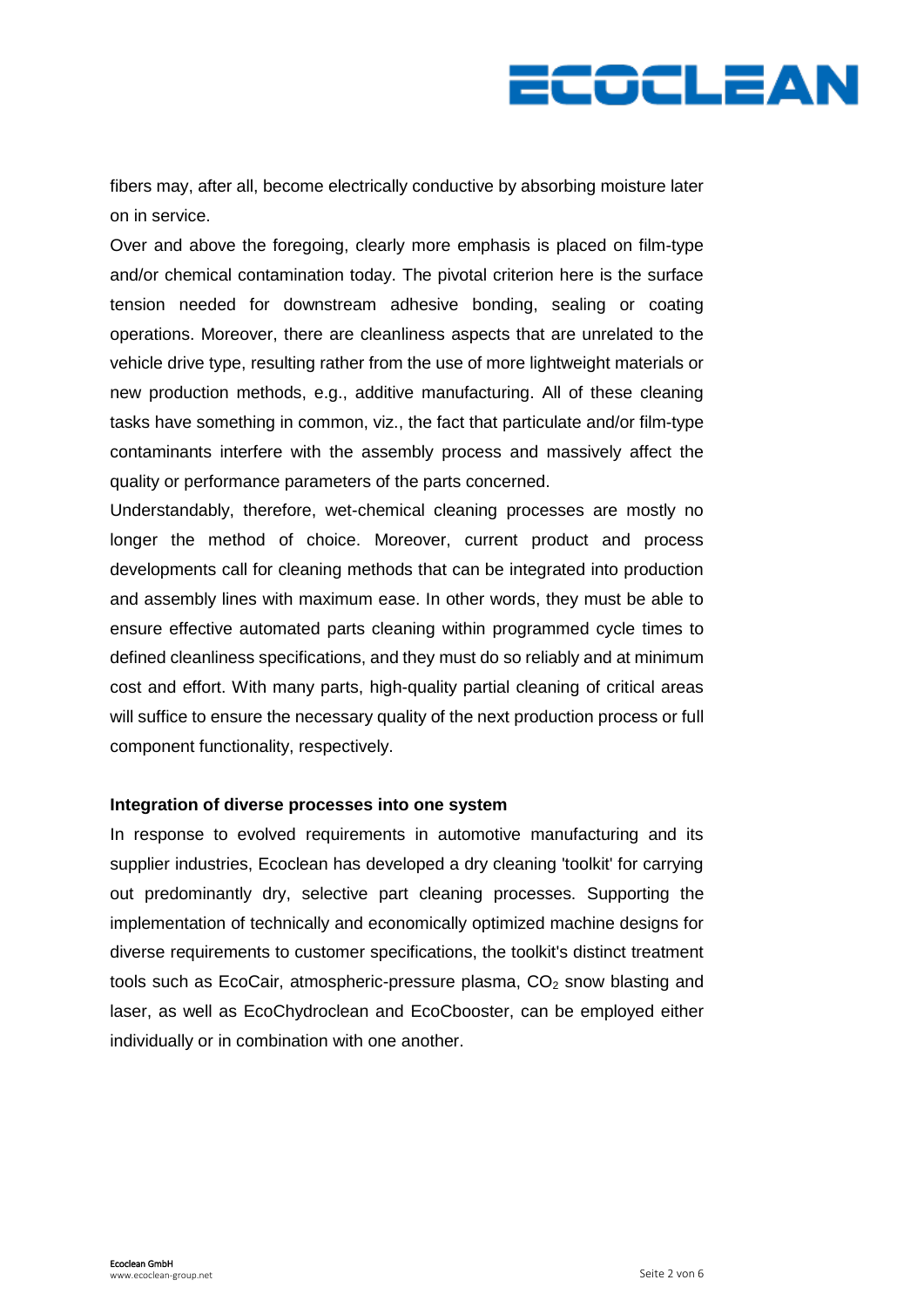

In the case of metal parts made by 3D printing, which sometimes exhibit very complex geometries, one frequent approach is to combine dry cleaning with a subsequent aqueous cleaning process.

The ability to develop a reliable and efficient cleaning concept is essentially dependent on understanding the customer's overall production and assembly workflow. Process development and validation will then follow on the basis of cleaning trials with authentic parts in the equipment manufacturer's (or his partner's) Technology Center. Another key aspect in designing the various tailor-made equipment solutions is to avoid recontamination of the cleaned parts by vagabonding particles in the cleaning chamber.

### **Dry and selective cleaning**

Cleaning with reconditioned compressed air may, at first glance, seem to be a fairly "simple" dry process variety. However, the quality of this cleaning treatment hinges on the conditions of application. Flow simulations for controlling the airflow from the envisaged nozzles help to achieve optimum application conditions and hence, the best possible cleaning effect. Based on the results, an adapted nozzle body meeting different nozzle functions will be designed for additive manufacturing. The removal of particles produced in creating the hairpins in stator manufacturing and during the assembly of electric motors is a classic task for a dry partial cleaning process using a combination of compressed air and vacuum technology, much like the selective cleaning of power electronics components.

Atmospheric-pressure plasma technology supports both general surface cleaning and contour-hugging, in-depth cleaning operations. The plasma source preferably employed by Ecoclean, relying on the dielectrically impeded surface discharge principle, produces a so-called "cold" plasma (30 to 60°C) and uses the substrate as bridging medium on electrically conductive materials. This makes it possible to clean and activate temperature-sensitive materials such as plastics, e.g., prior to adhesive bonding, and to treat complex geometries comprising undercuts. The range of applications for atmosphericpressure plasma systems also includes the partial fine-cleaning and activation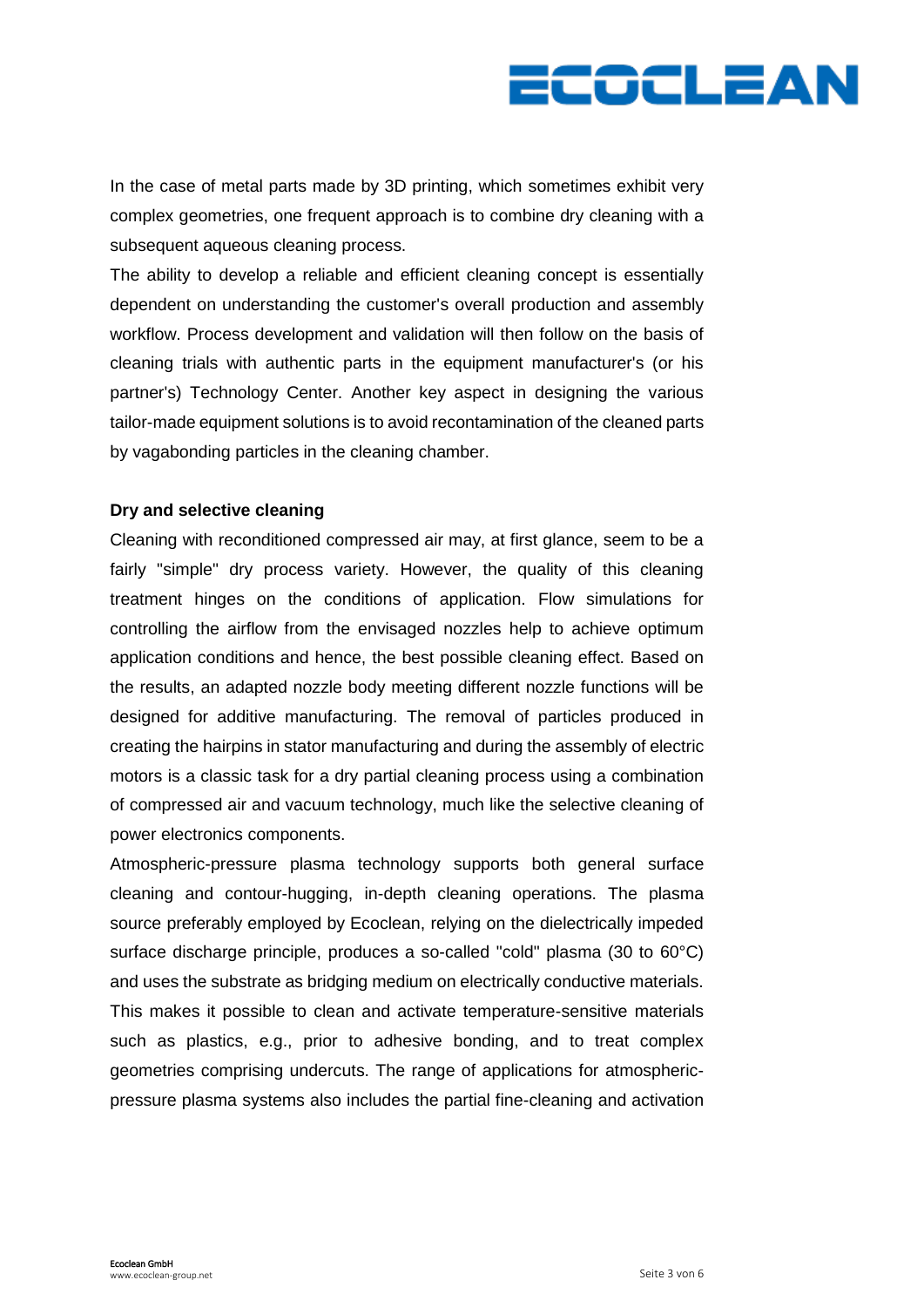

of sealing surfaces on large battery housings before the sealing compound is applied.

CO<sub>2</sub> snow blasting, given its different active principles and easy control of the particle jet, is useful for the selective removal of both particulate and film-type contamination. The method is employed, e.g., for dry and partial cleaning of inverters. Here, cleanliness specifications call for particle sizes of less than 100 micrometers for instance. A further application consists in the removal of microburrs from housings for multi-matrix LED headlights. Made of polycarbonate, these components receive a final coating of protective varnish to avoid scratches and prevent the resulting disturbing light effects. Ahead of this coating step, a plasma-based activation process that raises the surface tension by approx. 25 mN/m is integrated into the production line.

With laser technology, the effect on metallic substrates is achieved by evaporating the layer or coating. The surface can also be roughened or textured as needed by changing the laser parameters accordingly. Typical applications of this method include, e.g., partial cleaning or paint stripping and surface roughening as a pre-treatment for adhesive bonding or sealing. Partial decoating, for instance, may also be performed to create grounding contact points.

#### **Partial cleaning and activation with water**

EcoChydroclean is a cleaning process based on the use of steam. It allows the partial removal of contaminants (both particulate and film/chemical types) from metallic and plastic components. This technology is used, e.g., for aftertreatment of a sealing surface on a part that has already undergone aqueous cleaning. The surface tension on the sealing face amounts to between 30 and 35 mN/m after the aqueous cleaning operation. It is then raised to between 55 and 60 mN/m by the short steam treatment performed directly before the liquid sealant is applied.

EcoCbooster technology relies on high-pressure water blasting without any addition of abrasive agents. By means of ultrasound, the prestressed column of water is transformed into a high-frequency pulsating jet. As it impinges on a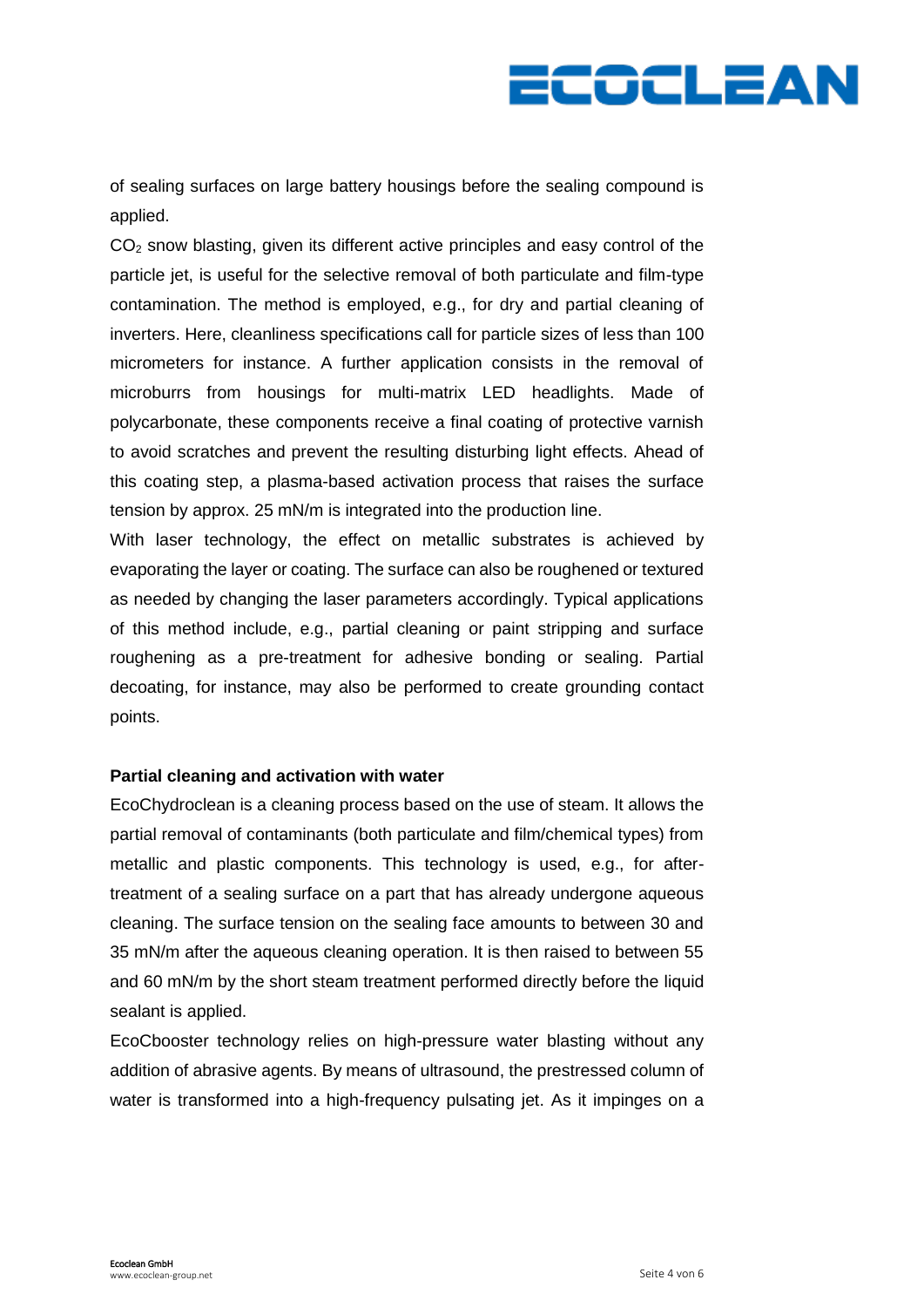

surface, it creates a controlled cavitation effect that produces a stochastic topography on the substrate's surface within a clearly defined working range. This property is used, among other things, to selectively activate brake disks in an effective manner before they are coated by thermal spraying or thin film technology. The treatment reproducibly creates roughnesses from as low as a few micrometers through to Ra 200 µm and more on virtually all metallic materials and alloys. In conjunction with the stochastic negative texture of the surface, this property ensures that the coating material will optimally engage the brake disc substrate. This in turn boosts the brake disk's long-term corrosion or wear resistance and visual appearance. At the same time, the coating reduces the release of particulate matter during braking by up to 90% compared to a conventional grey cast iron brake disk. This makes the EcoCbooster a "clean" alternative to dry blasting processes in many cases.

#### **Automation and integration into the production line**

The automation and integration into new or existing production and assembly lines will likewise be adapted optimally to specific requirements and conditions. This may involve the realization of robotic solutions as well as of SCARA handling systems, CNC linear units or delta robots.

Contact: Ecoclean GmbH, Manfred Hermanns, Director Sales & Customer Service, 52156 Monschau, Telefon +49 2472 83-0, [www.ecoclean-group.net.](http://www.ecoclean-group.net/)

*The SBS Ecoclean Group (formerly Dürr Ecoclean) develops, produces and markets forward-looking machinery, systems and services for industrial part cleaning and surface treatment applications. Its globally leading solutions help companies around the world in conducting efficient and sustainable manufacturing to high quality standards. The client base comes from the automotive industry and its suppliers in addition to a broad range of market sectors ranging from medical equipment, micro technology and precision devices through mechanical and optical engineering to power systems and aircraft industry. Ecoclean's success is based on innovation, cutting-edge*